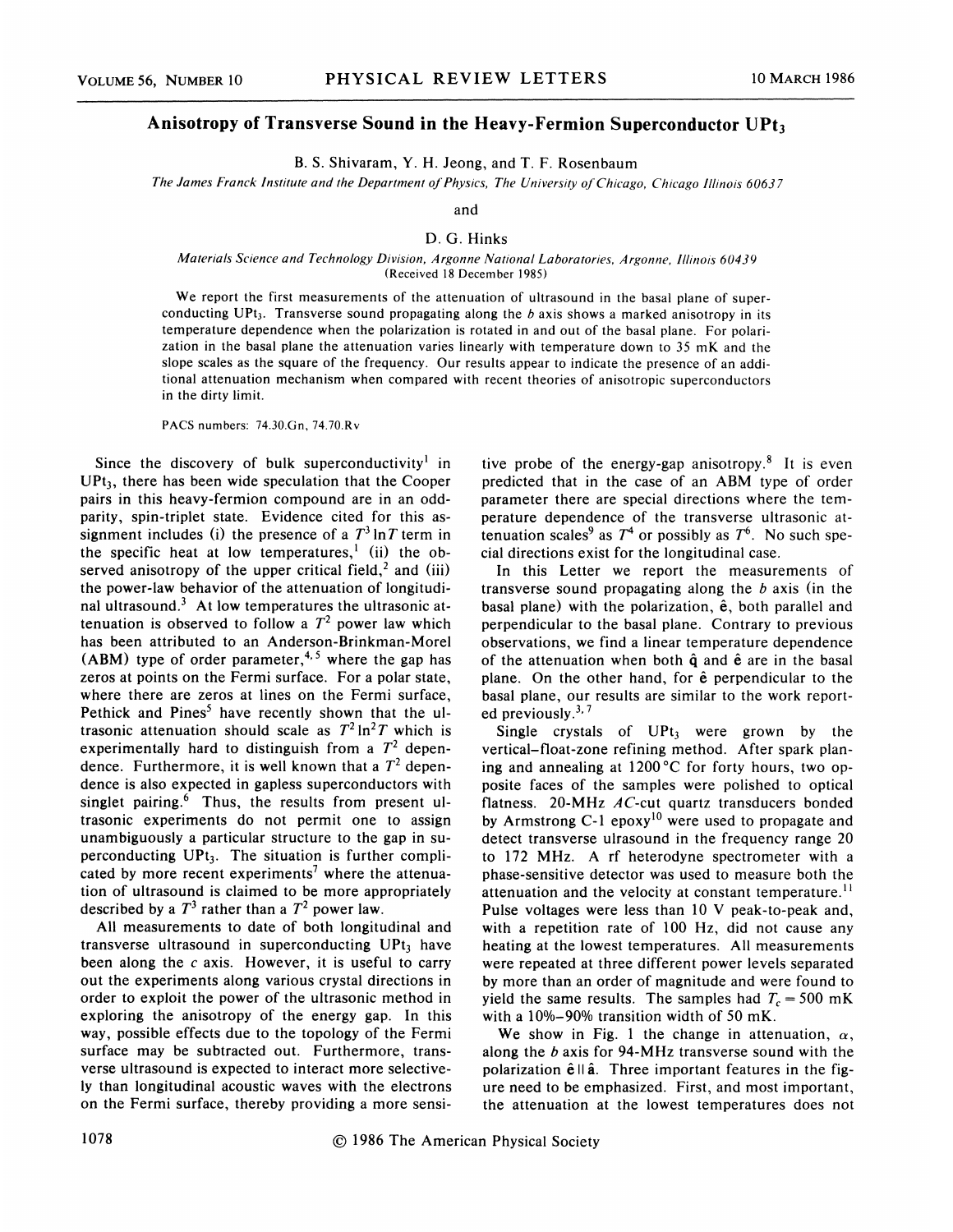

FIG. 1. Attenuation of transverse sound at 94 MHz with  $\hat{\mathbf{q}} \parallel \hat{\mathbf{b}}$  and  $\hat{\mathbf{e}} \parallel \hat{\mathbf{a}}$ , as measured from its extrapolated zerotemperature value. The ac susceptibility (right scale) is simultaneously measured through the superconducting transition. Note the linear dependence of the attenuation down to the lowest temperatures measured.

flatten off but continues to change even below 50 mK. This has not been seen previously. Second, there is no discontinuous change in the attenuation near  $T_c$  as observed in type-I singlet superconductors. Third and last, there appears to be a maximum at a temperature slightly below  $T_c$ .

The attenuation in Fig. <sup>1</sup> is well fitted by a linear relation in temperature. In Fig. 2 the slope of this linear fit is shown as a function of the square of the frequency,  $f^2$ . The solid line is a linear least-squares fit required to go through the origin. It is clear from this figure that our measurements (even at the lowest temfigure that our measurements (even at the lowest temperatures) are in the hydrodynamic limit,  $3, 12, q1 \ll 1$ . This result is also consistent with the absence of a jump in the attenuation at  $T_c$ . In the presence of impurities the shielding of the currents set up by the transverse sound due to the Meissner effect is washed out. Similar effects have been seen in impure type-I superconductors.<sup>8</sup>

We note here that the results shown in Fig. 1 represent the absolute value of the electronic contribution to the attenuation, However, the physical quantity of more fundamental interest is the viscosity,  $\eta$ , of the electrons and not the attenuation. These two quantities are related<sup>13</sup> by the expression

$$
\alpha \sim \omega^2 \eta / \rho v_s^3, \tag{1}
$$

where  $\omega = 2\pi f$ ,  $\rho$  is the density of the solid, and  $v_s$  the sound velocity. In our experiments we measure both the attenuation and the time-of-flight velocity simultaneously. Thus, we can evaluate the quantity  $\alpha v_s^3$ which is proportional to the viscosity. This is shown in Fig. 3 for the case of the two polarizations at  $f = 132$ MHZ. The measured values of the velocities for the two cases are  $(2.1 \pm 0.06) \times 10^5$  cm/s ( $\hat{e}$ || $\hat{a}$ ) and



FIG. 2, The slope of the low-temperature attenuation of Fig. 1 plotted against the square of the frequency, indicating that our measurements are in the hydrodynamic regime.

 $(1.4 \pm 0.03) \times 10^5$  cm/s ( $\hat{e}$  II c). It is immediately clear from Fig. 3 that the results for the two polarizations match in the normal state but are distinct in the superconducting phase. When analyzed in this fashion our results show that there is an enhancement of the attenuation for  $\hat{e}$  II  $\hat{a}$  over the values obtained in the superconducting state for  $\hat{e}$   $\parallel$   $\hat{c}$ .

A number of recent theories<sup>4, 5, 14</sup> have been pu forth in order to explain the ultrasonic attenuation in anisotropic superconductors. Calculations by Coppersmith and Klemm<sup>14</sup> show that for a polar state the attenuation indeed does depend linearly on temperature. But these calculations are in the clean limit and should be inapplicable here in view of the results in Fig. 2. A theory by Pethick and Pines<sup>5</sup> evaluates the ultrasonic attenuation and viscosity in anisotropic su-



FIG. 3.  $\alpha v_s^3$  (proportional to the viscosity) vs temperatureat 132 MHz. The values for the two polarizations are identical in the normal state, but there is an enhanced viscosity in the superconductor for  $\hat{e}$  II  $\hat{a}$ .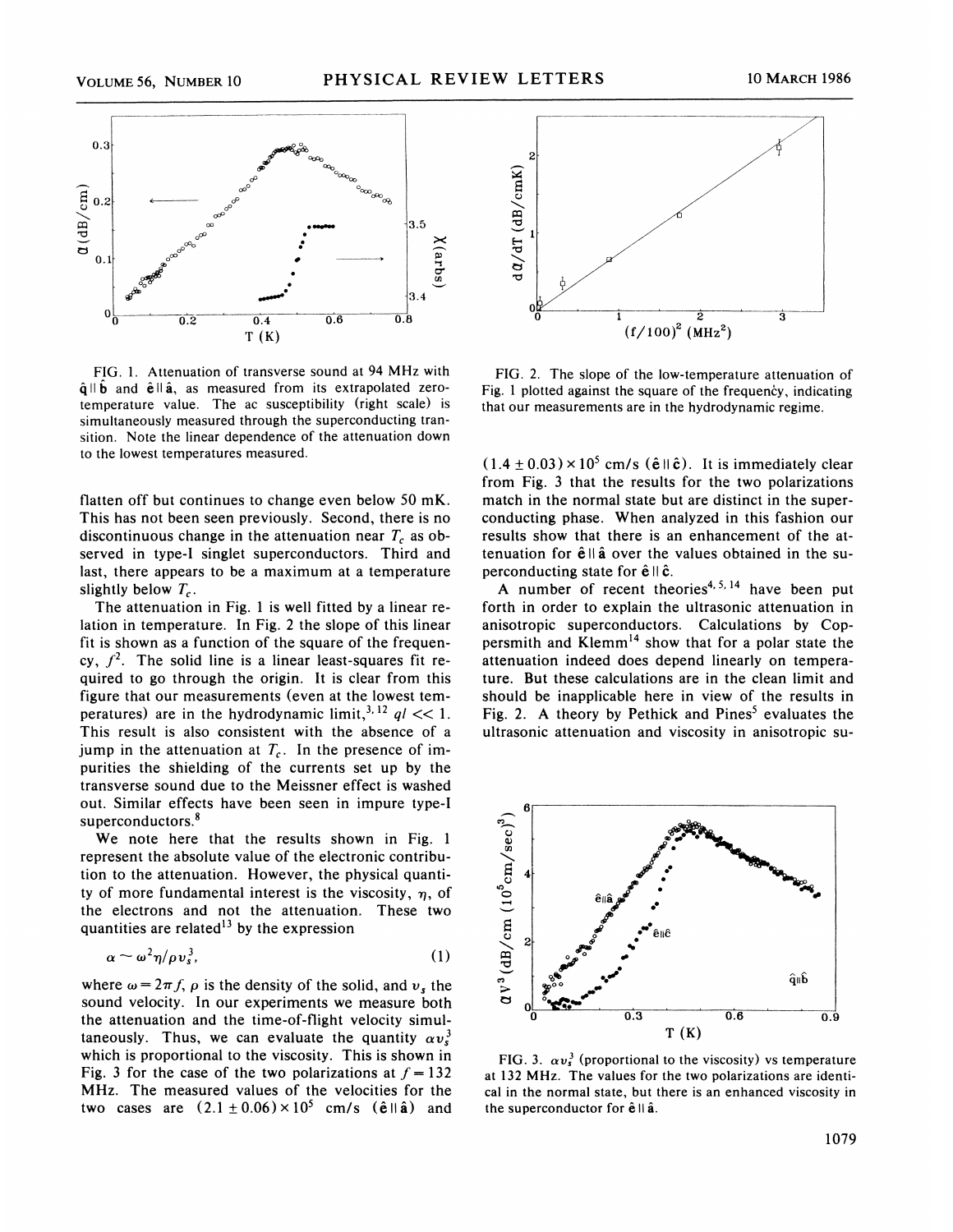perconductors where the dominant relaxation process is by impurity scattering. Their results indicate that in the weak-coupling limit, where the phase shifts due to impurity scattering are close to zero, the attenuation tends to a constant value. On the other hand, phase shifts in heavy-fermion systems are expected<sup>5</sup> to be close to  $\pi/2$  in which case the attenuation should no longer be temperature independent. In this strongcoupling limit, Pethick and Pines calculate that the attenuation scales like  $T^2$  for an ABM type of order parameter and like  $T^2 \ln^2 T$  for a polar-type order parameter. Hence, there is a crossover from a weakto a strong-coupling regime above a certain temperature  $T_1$ . For our results with  $\hat{e} \parallel \hat{c}$  shown in Fig. 3 the attenuation is constant roughly below  $T_1 \sim 150$  mK. Above this temperature our measurements are well described by either a  $T^2$  of a  $T^2 \ln^2 T$  power law. Alternatively, if we consider the entire temperature range below  $T_c$  we can fit our results with a  $T<sup>3</sup>$  power law better than either a  $T^2$  or a  $T^2 \ln^2 T$ . Similar observations have been made by Müller et al. in the case of longitudinal and transverse sound propagating along the c axis.<sup>7</sup> In this sense our results for the case  $\hat{e}$ ll  $\hat{c}$ agree with their recent measurements, but are contrary to the  $T^2$  dependence found by Bishop et al.<sup>3</sup>

We have a completely new result, however, for the sample with  $\hat{e}$ ll $\hat{a}$  which we cannot understand within the framework of any of the aforementioned theories. Both our samples were cut from the same single crystal and were subjected to the same preparation procedures. That there are no differences between the two samples except for the plane of polarization is clear from the identical values of both  $T_c$  and the viscosity in the normal state (Fig. 3). Recent experiments by Müller et  $al.^{15}$  in normal UPt<sub>3</sub> also demonstrate the insensitivity of the transverse ultrasonic attenuation to the orientation of the polarization.

It is unlikely that the different temperature dependences can be modeled by the assumption of only an anisotropic gap in the presence of nonmagnetic impurities. None of the present theories consider the scattering of sound by magnetic impurities or the spins which are confined to the basal plane. We speculate that the observed anisotropy is due to a coupling of sound to spin fluctuations in the superconducting phase. A similar coupling would be expected even in the normal phase, but in the absence of coherence between the spins the effect could be small and unobservable. Recent neutron-scattering experiments<sup>16</sup> have revealed the importance of spin fluctuations and the Fermi-liquid nature of the excitations in  $UPt_3$ . We also note that neither the experimentally determined values for thermal conductivity<sup>17</sup> nor those for specific heat<sup>18</sup> in the superconducting state are amenable to treatment by the theoretical models<sup>4, 5, 14</sup> which we have considered above. It is possible that the anomalous behavior of these thermal properties of UPt<sub>3</sub> below  $T_c$  may in some way be related to the anomalous behavior of the ultrasonic attenuation.

In conclusion, we have performed the first measurements of ultrasonic attenuation in the basal plane of superconducting  $UPt_3$ . For transverse sound with polarization parallel to the basal plane we find a linear temperature dependence of the attenuation coefficient between 35 and 400 mK. On the other hand, for polarization perpendicular to the basal plane our results are consistent with previous work and can be understood within the framework of available theories. Furthermore, the linear temperature dependence seems to arise from an additional attenuating mechanism not present for the perpendicular geometry. These facts call for additional theoretical efforts in an understanding of the propagation of sound in anisotropic superconductors in the dirty limit.

We should like to thank A. Auerbach, S. N. Coppersmith, G. Crabtree, A. J. Leggett, S. R. Nagel, J. P. Rodriguez, and especially D. Pines for helpful conversations. We appreciate the loan of Armstrong Adhesive from M. Levy. The work at Argonne National Laboratory was supported by the U. S. Department of Energy, Basic Energy Sciences Materials Sciences under Contract No. W-31-109-ENG-38. The work at the University of Chicago was supported by the National Science Foundation under Contract No. DMR 8351992, The Materials Research Laboratory, and a Joseph H. DeFrees Grant from Research Corporation. One of us (T.F.R.) acknowledges receipt of an Alfred P. Sloan Fellowship.

<sup>1</sup>G. R. Stewart, Z. Fisk, J. O. Willis, and D. L. Smith, Phys. Rev. Lett. 52, 679 (1984).

2J. %. Chen, S. E. Lambert, M. B. Maple, Z. Fisk, J. L. Smith, G. R. Stewart, and J. O. Willis, Phys. Rev. B 30, 1583 (1984);C. M. Varma, unpublished; K. Scharnberg and R. A. Klemm, Phys. Rev. Lett. 54, 2445 (1985).

3D. J. Bishop, C. M. Varma, B. Batlogg, E. Bucher, Z. Fisk, and J. L. Smith, Phys. Rev. Lett. 53, 1009 (1984).

4J. P. Rodriguez, Phys. Rev. Lett. 55, 250 (1985).

5C. J. Pethick and D. Pines, to be published.

<sup>6</sup>K. Maki, in Superconductivity, edited by R. D. Parks (Dekker, New York, 1969), Vol. 2, p. 1035.

 $7V.$  Müller, D. Maurer, E. W. Scheidt, Ch. Roth, K. Luders, E. Bucher, and H. E. Bömmel, to be published.

8J. A. Rayne and C. K. Jones, in Physical Acoustics; Principles and Methods, edited by W. P. Mason and R. N. Thurston (Academic, New York, 1981), Vol. 7, p. 149; J. R. Lebowitz, Phys. Rev. A 133, 84 (1964).

9J. P. Rodriguez, private communication.

<sup>10</sup>Armstrong Adhesives, Ellsworth Systems, Milwaukee, Wisconsin.

 $^{11}Y$ . H. Jeong, S. R. Nagel, and S. Bhattacharya, to be pub-